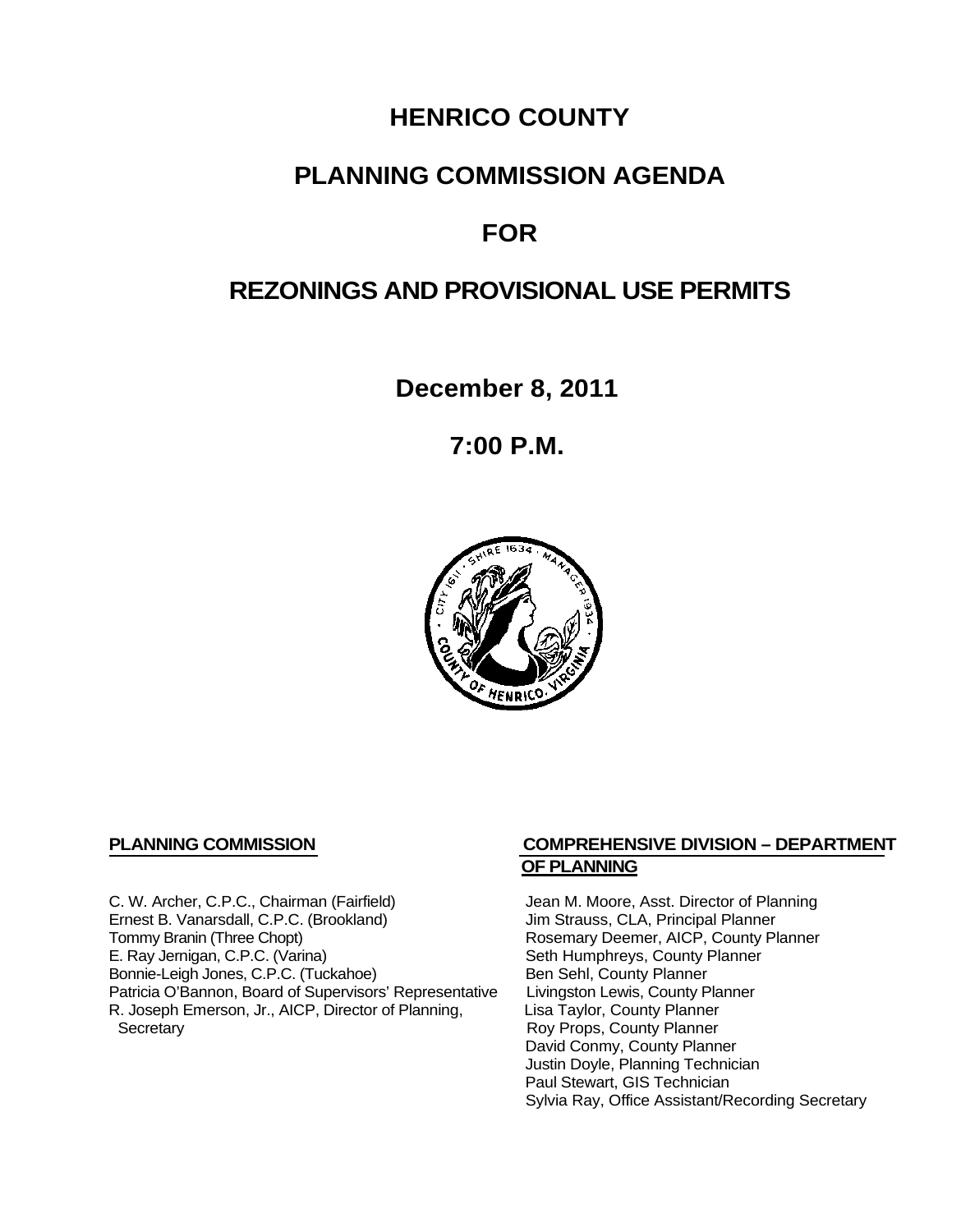#### **PLANNING COMMISSION REZONING MEETING FINAL AGENDA DECEMBER 8, 2011**

**BEGINNING AT 7:00 P.M.**

**WELCOME**

**PLEDGE OF ALLEGIANCE**

**RECOGNITION OF NEWS MEDIA**

**CALL TO ORDER**

**REQUESTS FOR WITHDRAWALS AND DEFERRALS: (0); (0)**

**REQUESTS FOR EXPEDITED ITEMS: (0)**

**CASES TO BE HEARD: (2)**

#### **PUBLIC HEARING ON ZONING ORDINANCE AMENDMENTS:**

To Amend and Reordain Section 24-3 Titled "Enumerated," Section 24-10 Titled "Distance requirements," Sections 24-11, 24-15, 24-32, 24-50.2, 24-50.6, 24-50.18, 24- 54.1, 24-77, 24-88, and 24-91 Titled "Principal uses permitted," Section 24-13 Titled "Accessory uses permitted," Sections 24-52, 24-67, and 24-89 Titled "Conditional uses permitted by special exception," Sections 24-57, 24-61, and 24-65 Titled "Development standards and conditions for permitted uses," Section 24-94 Titled "Table of regulations," Section 24-95 Titled "Additional requirements, exceptions and modifications," Section 24-96 Titled "Off-street parking requirements," Section 24-98 Titled "Parking lot regulations," Section 24-99 Titled "Service stations and public garages," and Section 24-104 Titled "Signs" of the Code of the County of Henrico, All to Revise the County's Zoning Ordinance to Permit Places of Worship as a Matter of Right in Additional Zoning Districts. **Staff – Ben Blankinship Approved**

#### **VARINA:**

None.

#### **FAIRFIELD:**

None.